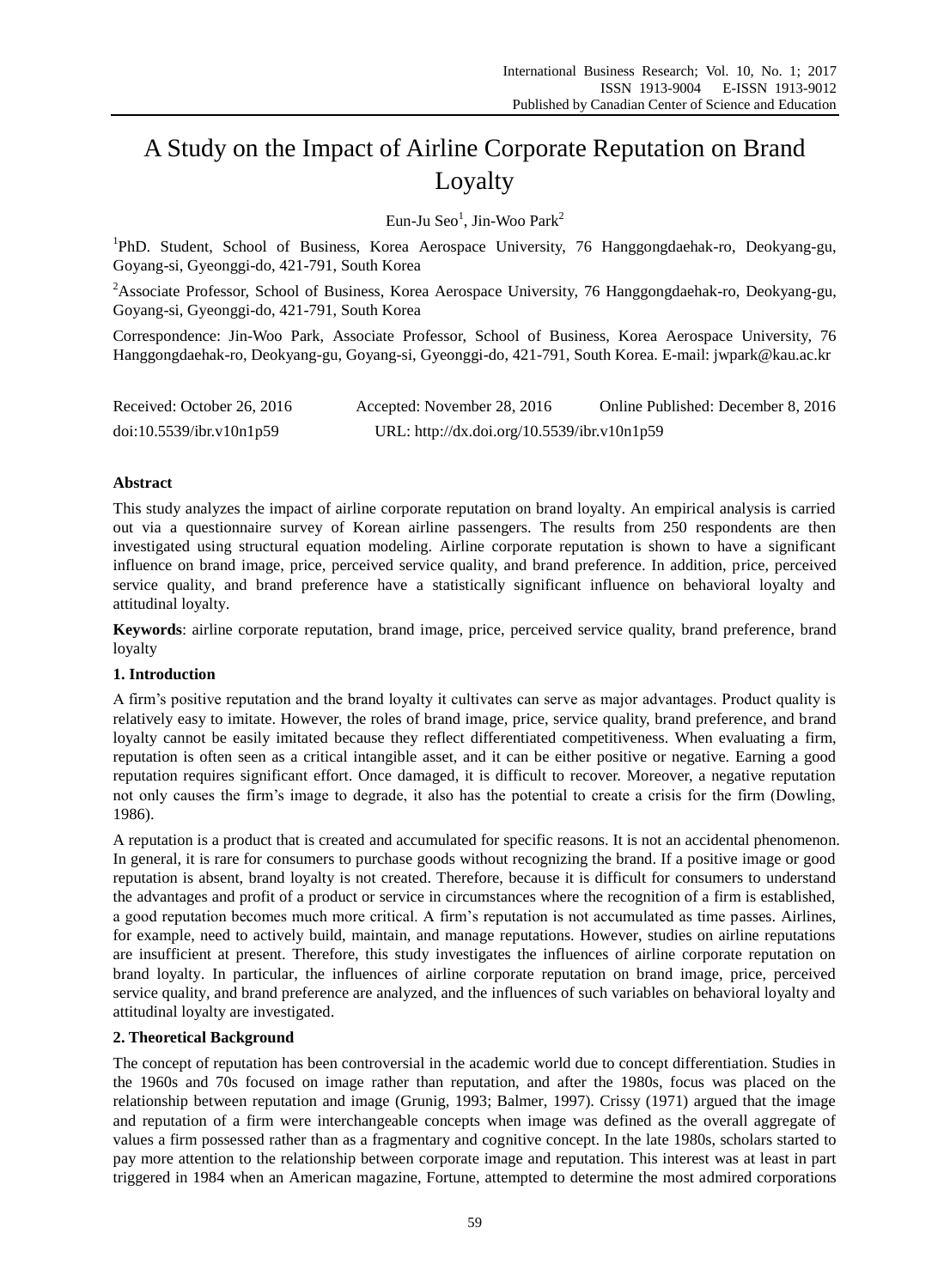(Deephouse, 2002). Gotsi & Wilson (2001) summarized the characteristics of corporate reputation, and their work has often been used to create definitions of corporate reputation. They argued reputation was a dynamic concept that required time to establish. In addition, there was a mutual association between corporate reputation and corporate image. Accordingly, they defined corporate reputation as a product that was evaluated by the public over long periods. Moreover, for firms with multiple branches, each branch can develop its own reputation based on its interactions with the public. Corporate reputation is a top priority for consumers making purchasing decisions. When firms successfully manage factors related to that reputation  $-e.g.$  ethical behavior, honesty, eco-friendly practices, and attentiveness to consumer demand – they wield a powerful competitive advantage, and when they fail to manage these factors, they suffer (Caudron, 1997). Brand image can be defined as a psychological structural system possessed by consumers. It is formed from the association of indirect factors of a variety of information related to products, and it can be interpreted by the sensory organs of consumer. Separate from the product itself, it is a complex concept that includes emotions, attitudes, and associations formed in the minds of consumers (Jung, 1984). Dobni and Zinkhan (1990) argued that brand image was an intellectual phenomenon formed through the emotional and rational judgment of consumers, and it was composed of two factor types – perceived factors and emotional factors.

Regarding corporate reputation and brand image, Gale (1994) and Rust et al.(1995) concluded that there was a mutual influential relationship between corporate reputation and brand image because they developed customer value methods. Cretu & Brodie (2005) contended that corporate reputation could have a positive influence on brand image. In his study on the influences of corporate social responsibility (CSR) activities on brand image and perceived service quality, Lee (2011) verified that corporate reputation could positively influence brand image. Based on the literature, this study draws the following hypothesis.

Hypothesis 1: An airline's corporate reputation will significantly influence brand image.

Shapiro (1968) asserted that because price was influential information and it was concrete and measurable, consumers confronted prices with previously held, significant convictions. Thaler (1985) discovered that consumers tended to evaluate products negatively when the standard price in their minds was higher than the suggested price, and vice versa. This was consistent with other studies that found that internal reference prices stored in memory become a critical variable for consumers evaluating products that they considered for purchase. Jacoby and Olson (1977) classified price into objective price and perceived price. Objective price referred to the price of the actual product and perceived price referred to the price that consumers felt. Price can be defined as the amount of currency required to purchase a product or service, and an aggregate of exchange value on using or possessing a product or privilege of service (Kotler, 1991; Stanton, 1987).

Sirrka & Peter (1997) defined price as an aggregate of the financial costs of a product or service. Cryer and Ross (1997) argued that consumers were willing to pay a premium price for products made by a firm they considered ethical, and Quagrainie et al. (2003) claimed in their study that a quantitative corporate reputation cultivated through social responsibility activities could be an optimal index of product evaluation and price premium. In addition, Fombrun (1996) contended that reputation led to premium prices, and through such a process, a firm could also enjoy a market share premium. This study draws the following hypothesis on corporate reputation and price based on the literature.

Hypothesis 2: An airline's corporate reputation can significantly influence price.

Definitions of perceived service quality are disordered and lack unity. The service quality concept has been defined in various ways. Bitner & Hubbert (1994) defined it as a general impression made by a consumer regarding the relative inferiority or superiority of service. Zeithaml (1988) defined it as an evaluation made by consumers on the general inferiority or superiority of service. Gronroos (1984) argued that service quality was perceived by consumers via a comparison between the perceptions of an actual service and the expectations of that service.

Bettman and Park (1980) argued that as a general feeling toward a brand that could not be seen, perceived service quality referred to an overall dimension of quality characteristics and reliability that a consumer perceived with respect to a brand. They asserted that consumers perceived the general and overall quality of a certain product rather than detailed characteristics. Lee (2001) concluded that corporate reputation positively influenced perceived service quality. Based on the literature, this study draws the following hypothesis regarding corporate reputation and perceived service quality.

Hypothesis 3: An airline's corporate reputation will significantly influence perceived service quality.

Brand preference refers to a degree of obsession and patronage held by customers toward a certain brand. It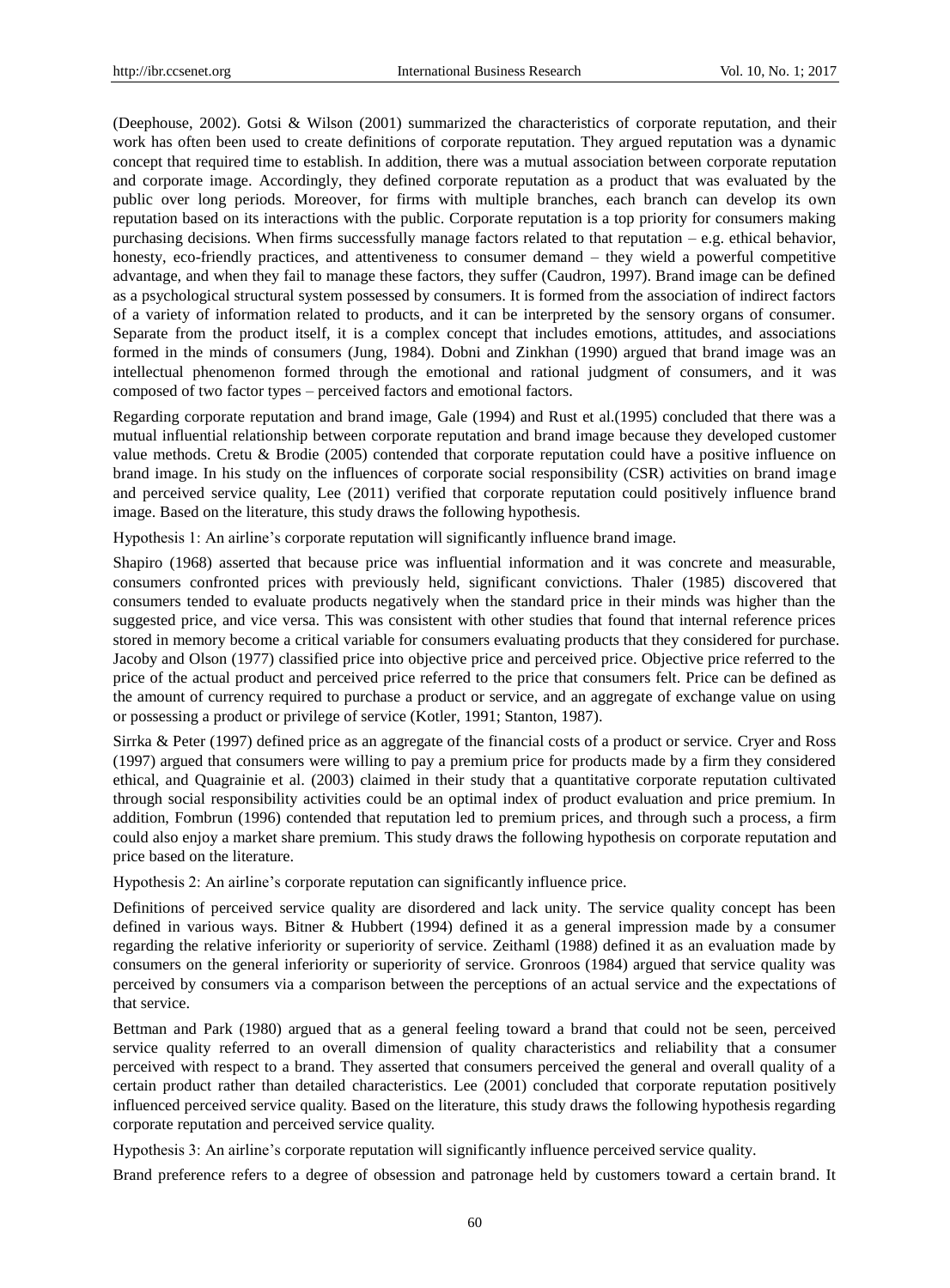refers to the preferable attitudinal and behavioral responses of customers toward one or more brands in a certain period and certain scope (Engle, 1986; Jacoby, 1971). Tucker (1964) also asserted that brand preference was present for a brand that consumers would purchase over another brand. In the event that a consumer did not have any knowledge regarding a particular brand, Tucker (1964) explained that consumers would select a brand based on influence. In addition, he argued that rather than a concept limited to a singular brand, brand preference made a brand more preferable when compared to a disliked brand. Therefore, brand preference indicated that consumers selected the most preferable product among various brands before they made a purchase, and they tended to purchase the preferable product. Lee (2007), verified that corporate reputation could influence brand preference and brand loyalty, and Kim et al. (2009) concluded that as the level of social reputation increased, brand reliability increased. Likewise, as the level of brand reliability increased, brand preference increased. Thus, this study draws the following hypothesis on corporate reputation and brand preference.

Hypothesis 4: An airline's corporate reputation will significantly influence brand preference.

Brand loyalty refers to a deep immersion in a pertinent brand that causes consumers to buy preferable products or services continuously. Loyal customers tend to repurchase the identical brand despite efforts (e.g. marketing campaigns) made by companies to bring about brand conversion (Oliver, 1997). Jacoby and Chestnut (1978) classified brand loyalty into attitudinal and behavioral loyalty. They defined brand loyalty as a powerful preference for a brand as a weighted (not randomized) behavioral response that appeared for one or a few brands continuously. Engel & Blackwell (1982) explained brand loyalty as a complex approach associated with attitudinal or behavioral approaches. They argued that brand loyalty occurred via preference, attitudinal, and behavioral responses on one or a few brands as consumers made purchases repeatedly over a long period. Lim (2002) mentioned that brand image from a consumer perspective could enhance attitudinal loyalty, and You (2004) argued in his study on brand asset component factors that brand image could influence brand loyalty. In addition, Kim (2007) claimed that brand image had significantly positive effects on brand loyalty via marketing communication. Aaker (1992) asserted that the degree of brand loyalty could be understood by modifying prices and brand characteristics. Lee (2011) claimed that the relationship between marketing activities and brand loyalty, and the relationship between price and brand loyalty, had positive influences. Kim (2012) verified that quality desirability, which was the attitude of consumers toward price, had significantly positive influences on attitudinal and behavioral loyalty. Based on the literature, this study draws the following hypotheses on brand image, price, and brand loyalty.

Hypothesis 5: Brand image will significantly influence behavioral loyalty.

Hypothesis 6: Brand image will significantly influence attitudinal loyalty.

Hypothesis 7: Price will significantly influence behavioral loyalty.

Hypothesis 8: Price will significantly influence attitudinal loyalty.

Ahn et al. (2011) confirmed that perceived service quality influenced attitudinal and behavioral loyalty differentially, and Keller (2001) claimed that perceived service quality significantly influenced behavioral loyalty. Park (2008) contended that reformed brand image strategies and efforts to maximize perceived service quality were needed to enhance consumer loyalty. Kim (2000) analyzed brand preference and brand loyalty by comparing the tendencies of an entire sample of consumers with the responses of a highly collective subset and a relatively non-collective subset, ultimately concluding that regardless of involvement, all groups were influenced by brand preference and brand loyalty. Keller (2001) argued that brand preference significantly influenced brand loyalty, and Park (2010) showed in her study on the influences of global brand preference on brand loyalty that brand preference significantly influence brand loyalty. Based on the literature, this study draws the following hypotheses on perceived service quality, brand preference, and brand loyalty.

Hypothesis 9: Perceived service quality will significantly influence behavioral loyalty.

Hypothesis 10: Perceived service quality will significantly influence attitudinal loyalty.

Hypothesis 11: Brand preference will significantly influence behavioral loyalty.

Hypothesis 12: Brand preference will significantly influence attitudinal loyalty.

#### **3. Methodology**

#### *3.1 Research Model*

This study employs a conceptual model based on the literature review on corporate reputation, brand image, price, perceived service quality, brand preference, and brand loyalty in order to analyze the influences of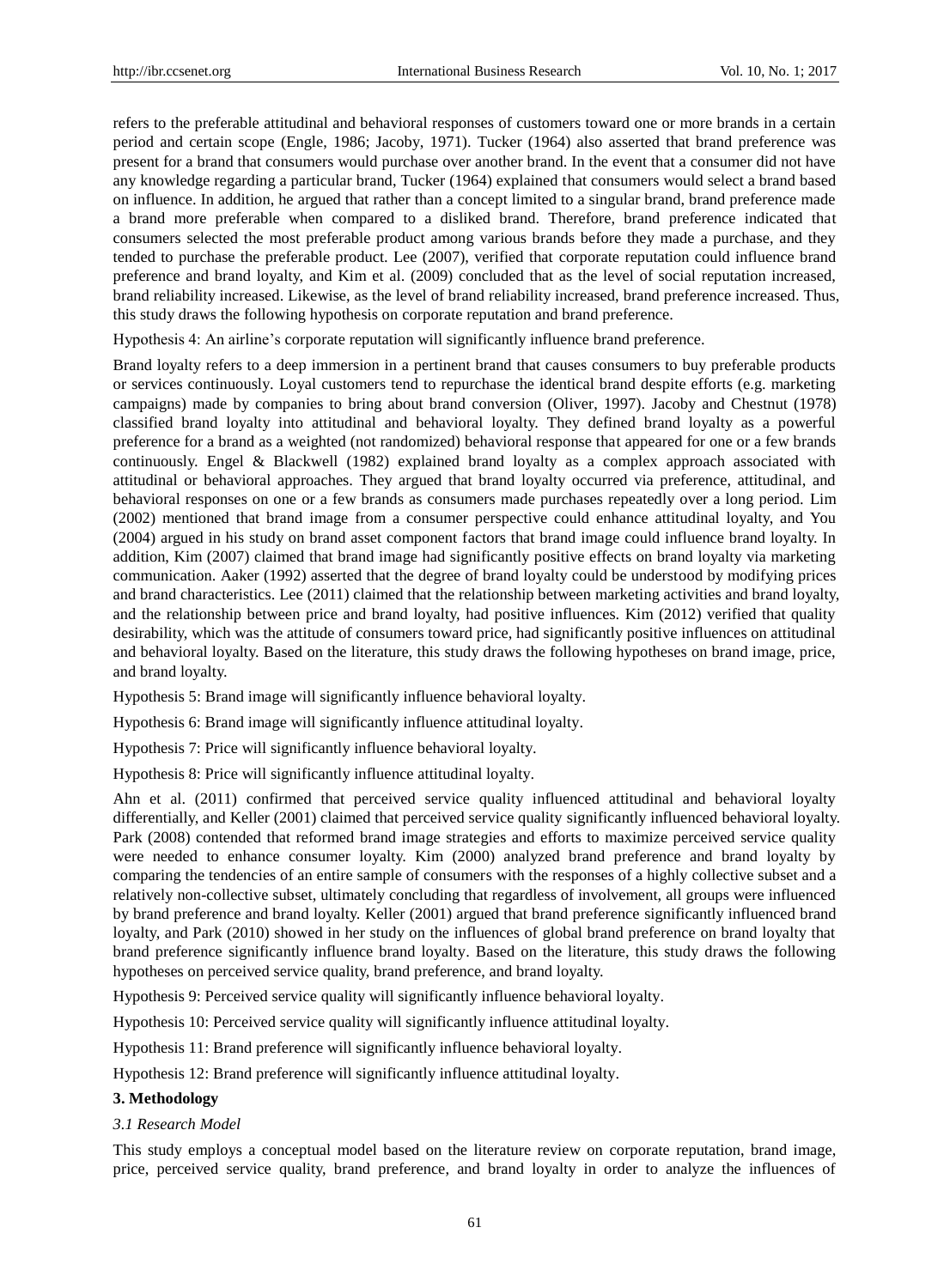corporate reputation on brand loyalty. This model is designed to determine whether the hypotheses can be verified with empirical relationships, as follows.



#### *3.2 Measurements*

To create an appropriate questionnaire, the related variables are deduced based on previous studies. It is then given to individuals that have experienced air travel. There are 23 survey items, four measuring corporate reputation, three measuring brand image, two measuring price, four measuring perceived service quality, four measuring brand preference, and three each for attitudinal and behavioral loyalty. The survey uses a five-point Likert scale, so participants put check marks on [very likely] – [Never] for each item. The items are listed in Table 1.

|  |  | Table 1. Measurement items |  |
|--|--|----------------------------|--|
|--|--|----------------------------|--|

| <b>Measures</b>   | Variables <sup>a</sup>                                                                                 |
|-------------------|--------------------------------------------------------------------------------------------------------|
| Corporate         | The airline that I used keeps promises with customers well.                                            |
| reputation        | The airline that I used manages its good image and good reputation.                                    |
|                   | The airline that I used has a better reputation than those of other airlines.                          |
|                   | The airline that I used is praiseworthy.                                                               |
| <b>Brand</b>      | The airline that I used has a luxurious image.                                                         |
| image             | When I think of the airline that I used, it has a good image.                                          |
|                   | The airline that I used has a good image as far as service is concerned.                               |
| Price             | The price charged by the airline that I used was reasonable compared with the prices charged by other  |
|                   | airlines.                                                                                              |
|                   | The price charged by the airline that I used was satisfactory.                                         |
| Perceived         | The quality of the airline that I used was good.                                                       |
| service quality   | The airline that I used provides good services (accurateness of work, immediacy, kindness, and         |
|                   | professionalism of employees) in general.                                                              |
|                   | The airline that I used is superior compared with other airlines.                                      |
|                   | The airline that I used has superior additional services (airline meals, mileage program, and lounge). |
| <b>Brand</b>      | I have a good feeling toward the airline firm that I used.                                             |
| preference        | I like the brand of the airline that I used.                                                           |
|                   | I have good impression of the brand of the airline that I used.                                        |
|                   | When I selected the airline, I thought about the brand.                                                |
| Attitudinal       | I would like to keep using this airline.                                                               |
| loyalty           | I would like to recommend this airline to friends.                                                     |
|                   | I would choose this airline preferentially.                                                            |
| <b>Behavioral</b> | Even if the price were relatively expensive, I would use this airline.                                 |
| loyalty           | I had a pleasant feeling when using this airline.                                                      |
|                   | I think choosing that airline was a wise decision.                                                     |

\* Note: a five-point Likert scale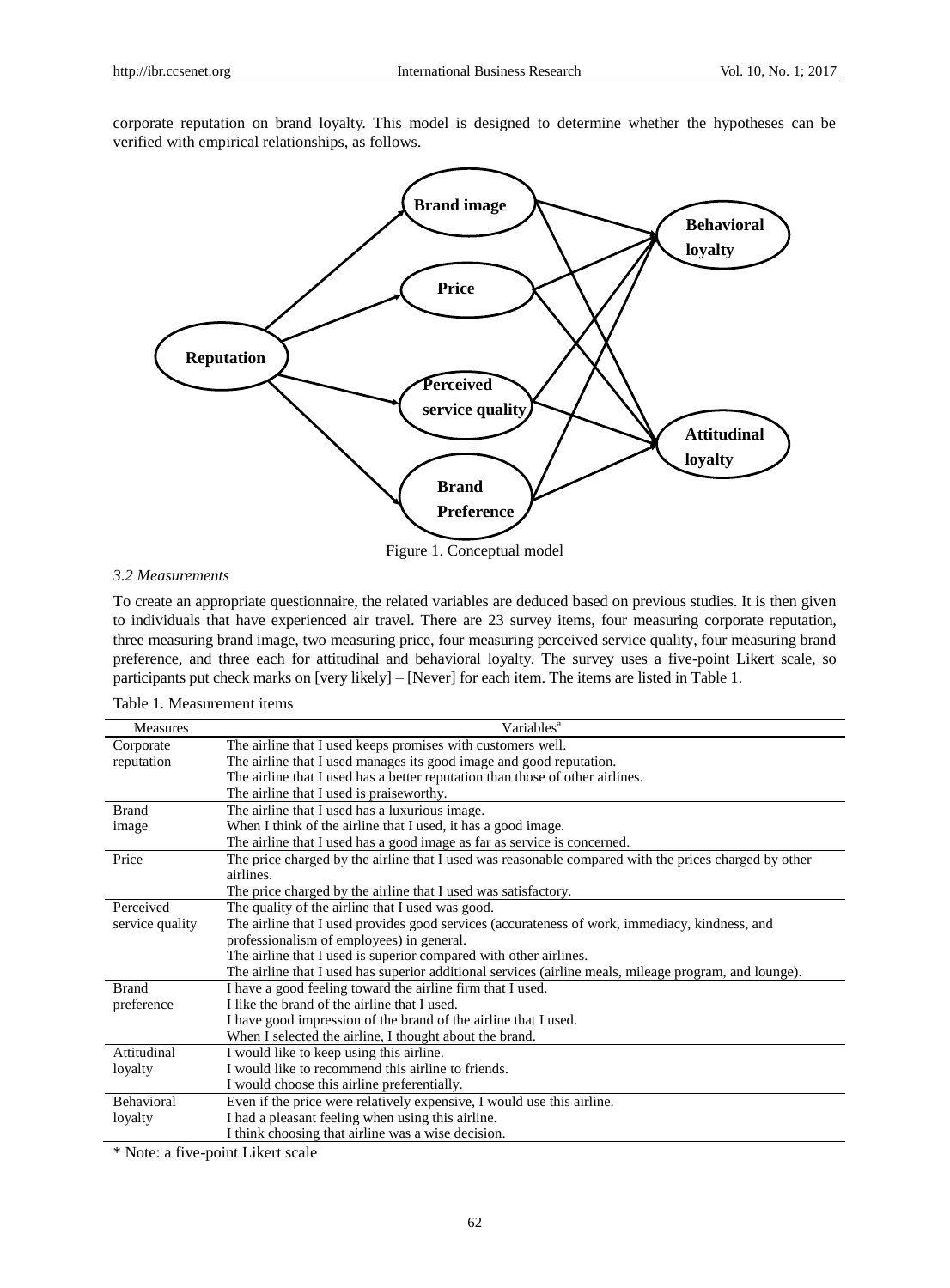The questionnaire survey is conducted from  $17<sup>th</sup>$  to  $25<sup>th</sup>$ , June, 2012 for 9 days on Korean individuals over 18 years of age who have flown on an airplane. To enhance the response rate of the survey, a researcher directly distributes the questionnaire to participants and collects it once completed. Of the 300 questionnaires distributed, 270 questionnaires are collected. 20 of them are discarded due to accuracy problems. 250 properly filled out questionnaires are secured for the analysis. The characteristics of the 250 questionnaires are indicated in Table 2. Table 2. Sample characteristics

|                                 | Division                   | Frequency (# of people) | Component ratio (%) |
|---------------------------------|----------------------------|-------------------------|---------------------|
| Gender                          | Male                       | 132                     | 52.8                |
|                                 | Female                     | 119                     | 47.2                |
| Age                             | Under 20                   | 3                       | 1.2                 |
|                                 | $21 - 30$                  | 69                      | 27.6                |
|                                 | $31 - 40$                  | 84                      | 33.6                |
|                                 | $41 - 50$                  | 64                      | 25.6                |
|                                 | More than 50               | 30                      | 12.0                |
| Airlines mainly used            | Korean Airlines            | 106                     | 42.4                |
|                                 | Asiana Airlines            | 84                      | 33.6                |
|                                 | Low cost carriers          | 38                      | 15.2                |
|                                 | Foreign airlines           | 22                      | 8.8                 |
| Purpose of use                  | Tour and vacation          | 171                     | 68.4                |
|                                 | Business (Commercial       | 41                      | 16.4                |
|                                 | use)                       |                         |                     |
|                                 | Visiting acquaintances     | 15                      | 6.0                 |
|                                 | Education (including study | 14                      | 5.6                 |
|                                 | abroad)                    |                         |                     |
|                                 | Other                      | 9                       | 3.6                 |
| Annual usage                    | Less than 1                | 44                      | 17.6                |
|                                 | $1\sim2$                   | 96                      | 38.4                |
|                                 | $3^{\sim}4$                | 58                      | 23.2                |
|                                 | $5 - 6$                    | 26                      | 10.4                |
|                                 | $7 - 8$                    | 8                       | 3.2                 |
|                                 | More than 9                | 18                      | 7.2                 |
| Flight class                    | Economy class              | 211                     | 84.4                |
|                                 | <b>Business class</b>      | 25                      | 10.0                |
|                                 | First class                | 14                      | 5.6                 |
| Total number of<br>participants |                            | 250                     | 100                 |

## **4. Empirical Results**

Table 3. Results of confirmatory factor analysis

| Variables                 |                     | Measurement index | <b>SMC</b>                                                                                                                                           | Standardized regression<br>coefficient |
|---------------------------|---------------------|-------------------|------------------------------------------------------------------------------------------------------------------------------------------------------|----------------------------------------|
|                           |                     | REPU <sub>1</sub> | .517                                                                                                                                                 | .719                                   |
|                           |                     | REPU <sub>2</sub> | .682                                                                                                                                                 | .826                                   |
| Corporate reputation      |                     | REPU <sub>3</sub> | .621                                                                                                                                                 | .788                                   |
|                           |                     | REPU <sub>4</sub> | .722<br>.433<br>.493<br>.992<br>.990<br>.580<br>.757<br>.680<br>.766<br>.579<br>.776<br>.865<br>.819<br>.561<br>.488<br>.659<br>.633<br>.689<br>.720 | .850                                   |
|                           |                     | IMG $1$           |                                                                                                                                                      | .658                                   |
| Brand image               |                     | IMG <sub>2</sub>  |                                                                                                                                                      | .702                                   |
|                           |                     | IMG <sub>3</sub>  |                                                                                                                                                      | .996                                   |
|                           |                     | PRC 1             |                                                                                                                                                      | .995                                   |
|                           | Price               |                   |                                                                                                                                                      | .761                                   |
|                           | QUAL 1              |                   |                                                                                                                                                      | .870                                   |
|                           |                     | QUAL <sub>2</sub> |                                                                                                                                                      | .824                                   |
| Perceived service quality |                     | QUAL <sub>3</sub> |                                                                                                                                                      | .875                                   |
|                           |                     | QUAL 4            | .761<br>.881<br>.930<br>.905<br>.749<br>.699<br>.812<br>.796<br>.830<br>.848                                                                         |                                        |
|                           |                     | PRE 1             |                                                                                                                                                      |                                        |
| Brand preference          |                     | PRE <sub>2</sub>  |                                                                                                                                                      |                                        |
|                           |                     | PRE <sub>3</sub>  |                                                                                                                                                      |                                        |
|                           |                     | PRE <sub>4</sub>  |                                                                                                                                                      |                                        |
|                           |                     | BLO <sub>1</sub>  |                                                                                                                                                      |                                        |
| <b>Brand loyalty</b>      | Behavioral loyalty  | BLO <sub>2</sub>  |                                                                                                                                                      |                                        |
|                           |                     | BLO <sub>3</sub>  |                                                                                                                                                      |                                        |
|                           |                     | ALO <sub>1</sub>  |                                                                                                                                                      |                                        |
|                           | Attitudinal loyalty | ALO <sub>2</sub>  |                                                                                                                                                      |                                        |
|                           |                     | ALO <sub>3</sub>  | .693                                                                                                                                                 | .833                                   |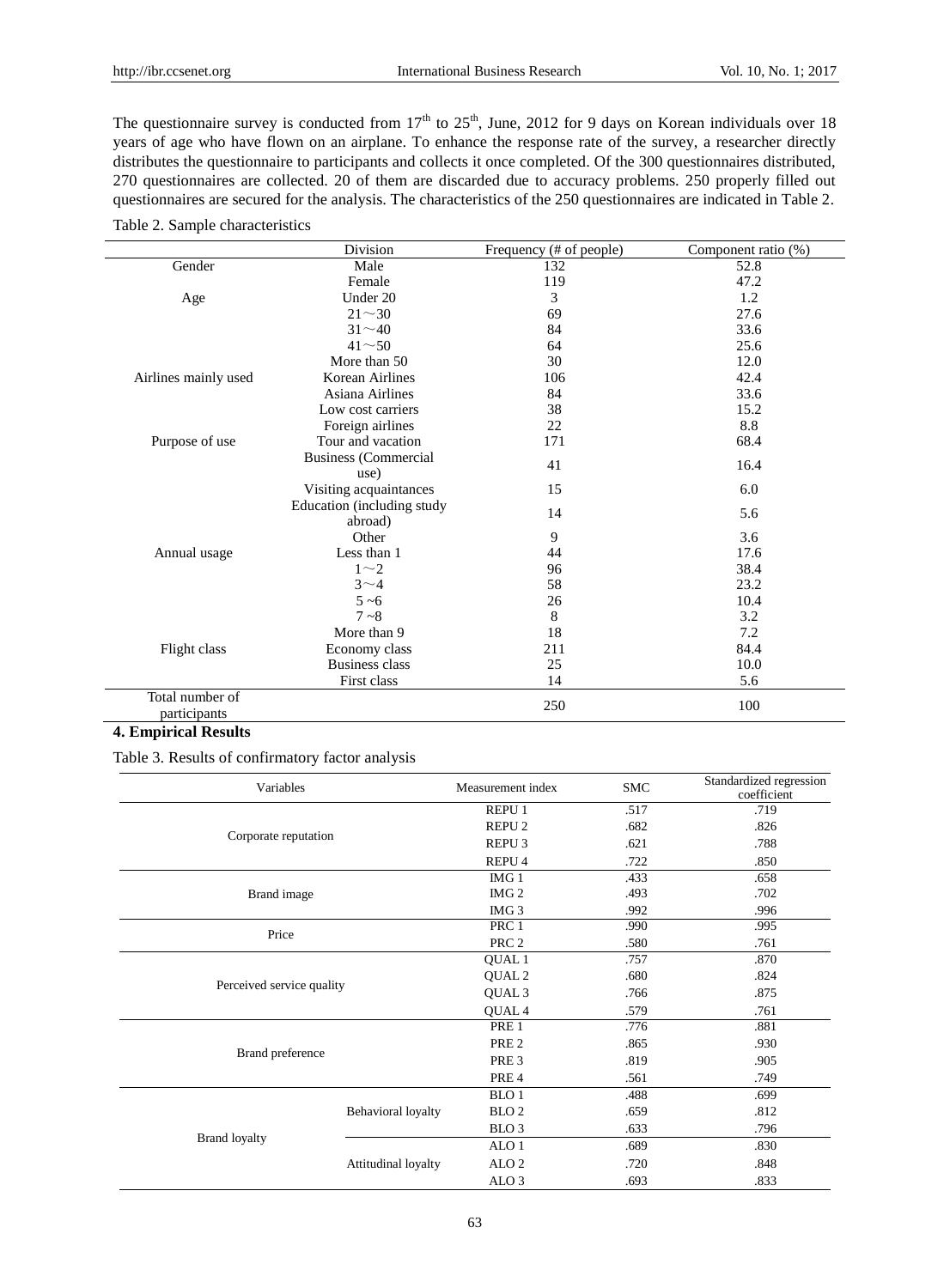A confirmatory factor analysis is carried out to analyze the reliability and validity of the measured questions. As a result, the goodness of fit index is shown to be acceptable. (CMIN/DF = 2.574, p = .000; RMR = .044; RMSEA = .080; GFI = .843; AGFI = .795; IFI = .926; NFI = .885; CFI = .926). In addition, the SMC values for all variables appear to be over 0.4, suggesting that the variables of the measuring factors are explained. However, because the standardized regression coefficients of the first brand image item and first behavioral loyalty item are less than 0.7, the explanatory power is insufficient. The proximal value has sufficient explanatory power to serve as a measuring factor, so it is not removed. (Table 3).

In the analysis results of the structural equation model, the  $\chi^2$  value shows a significant difference. For the other fit indexes, the  $\chi^2$  value is as follows: GFI = .836, AGFI = .793, NFI = .877, RMR = .051. This suggests that the goodness of fit is relatively superior. The goodness of fit for the verification analysis of the structural equation model is shown in Table 4.

| <b>Absolute fit index</b> |         | <b>Incremental fit index</b> |      |  |
|---------------------------|---------|------------------------------|------|--|
| $X^2$ (CMIN)              | 582.019 | <b>NFI</b>                   | .877 |  |
| DF                        | 219     | <b>RFI</b>                   | .857 |  |
| P                         | .000    | IFI                          | .919 |  |
| X <sub>2</sub> DF         | 2.658   | TLI                          | .906 |  |
| <b>RMR</b>                | .051    | <b>CFI</b>                   | .919 |  |
| <b>GFI</b>                | .836    |                              |      |  |
| AGFI                      | .793    | Other indexes                |      |  |
| PGFI                      | .663    | <b>RMSEA</b>                 | .082 |  |

Table 4. Analysis results of the structural equation model

Table 5. Results of hypothesis testing

| Hypothesis        | <b>Relationships</b>                                         | Estimate | CR          | Result    |
|-------------------|--------------------------------------------------------------|----------|-------------|-----------|
| Η                 | Corporate reputation $\rightarrow$ Brand image               | .792     | 8.994***    | Supported |
| $H_{\alpha}$      | Corporate reputation $\rightarrow$ Price                     | .171     | $2.583***$  | Supported |
| H <sub>a</sub>    | Corporate reputation $\rightarrow$ Perceived service quality | .842     | $11.305***$ | Supported |
| Η                 | Corporate reputation $\rightarrow$ Brand preference          | .813     | $11.109***$ | Supported |
| $H_{\varepsilon}$ | Brand image $\rightarrow$ Behavioral loyalty                 | .103     | 1.469       | Rejected  |
| $H_{\rm g}$       | Brand image $\rightarrow$ Attitudinal loyalty                | .144     | $2.092***$  | Supported |
| Η                 | Price $\rightarrow$ Behavioral loyalty                       | .149     | $3.058***$  | Supported |
| H <sub>o</sub>    | $Price \rightarrow Atitudinal$ loyalty                       | .177     | $3.750***$  | Supported |
| $H^\circ$         | Perceived service quality $\rightarrow$ Behavioral loyalty   | .281     | $3.444***$  | Supported |
| $H_{\ldots}$      | Perceived service quality $\rightarrow$ Attitudinal loyalty  | .211     | $2.707***$  | Supported |
| Η<br>11           | Brand preference $\rightarrow$ Behavioral loyalty            | .500     | $6.033***$  | Supported |
| Н                 | Brand preference $\rightarrow$ Attitudinal lovalty           | .480     | $6.231***$  | Supported |

Note: \*\*\*  $p < 0.001$ 

The hypothesis verification shows that all but one of the 12 hypotheses is statistically significant. An airline's corporate reputation has a significant influence on brand image, price, perceived service quality, and brand preference. This suggests that as an airline's corporate reputation increases, its brand image increases, and the level of satisfaction regarding ticket prices and service quality increases. In addition, it can be concluded that as corporate reputation improves, preference for the airline brand also increases. Perceived service quality and brand preference have positive influences on behavioral and attitudinal loyalty.

This also indicates that loyalty toward an airline increases as passengers experience higher levels of satisfaction regarding prices and service quality. In addition, loyalty toward an airline increases when passengers have higher preference levels for that airline's brand. However, brand image does not have a statistically significant influence on behavioral loyalty. Thus, although brand image significantly influences attitudinal loyalty, an influential relationship with behavioral loyalty does not exist. The hypothesis verification results of the final study model are indicated in (Table 5).

#### **5. Conclusions and Implications**

This study analyzes the influential relationships between an airline's corporate reputation, brand image, price, perceived service quality, brand preference, and brand loyalty to investigate the processes and relationships by which an airline's corporate reputation leads to brand loyalty. The results of the empirical analysis can be summarized as follows. First, an airline's corporate reputation has a statistically significant influence on brand image, price, perceived service quality, and brand preference. In particular, it has the most influence on perceived service quality and brand preference. Second, among brand image, price, perceived service quality,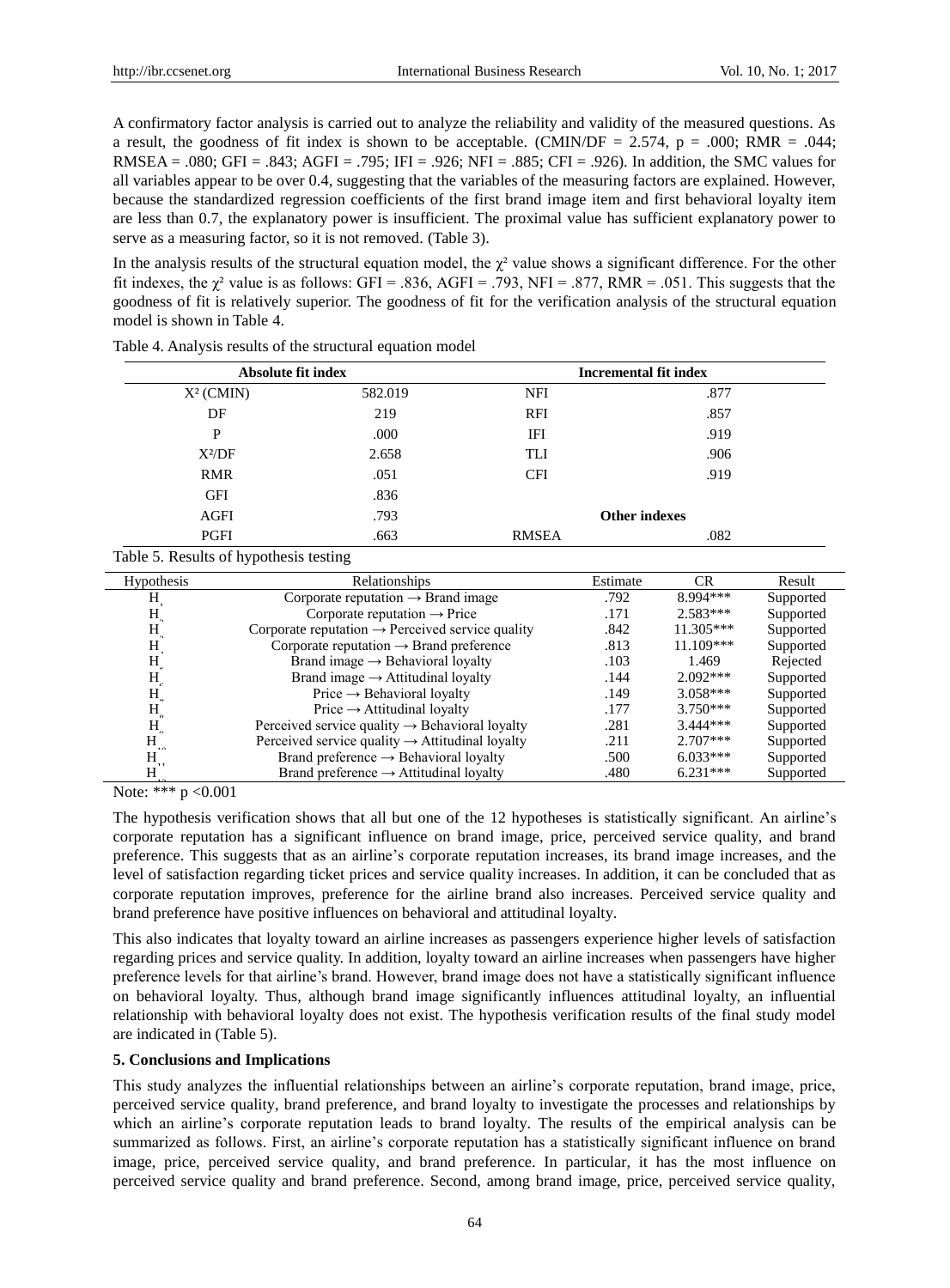and brand preference, brand preference has the most influence on behavioral and attitudinal loyalty. Thus, the reputation of an airline, which is connected to brand preference, can lead to brand loyalty. Third, although brand image can partially influence the attitudinal component of brand loyalty, it cannot influence behavioral loyalty. Thus, a good brand image can induce the potential for consumers to use an airline in the future, but that potential may not lead to the actual use of that airline.

The implications based on results of this study can be summarized as follows. First, an airline's corporate reputation should be managed as a critical factor. Airlines should find methods of maintaining a good reputation in in order that their corporate reputation can directly influence brand image, price, perceived service quality, and brand preference. Second, the effective management of brand image, price, perceived service quality, and brand preference is required to enhance brand loyalty in that loyalty increases as these factors increase.

Just as in other industries, airlines are affected when the differentiation factor between firms competing in the same industry is lost. Consumers may take cues from the social activities of airlines when making purchasing decisions. All else being equal, consumers will choose an airline that puts more effort into contributing to society. Positive corporate reputation management leads to profit for the firm. As such, firms are obligated to work toward a healthier society through CSR activities, which in turn improves their reputations. Third, among the four variables used in this study, three of them – brand image, perceived service quality, and brand preference – conform to a brand asset. This suggests that a brand should be fostered and managed while recognizing that it is a powerful and valuable asset to determine competitiveness and survival, and to capture consumer attention. When firms possess a powerful brand, they have the means to possess a powerful, loyal customer base. In addition, although a brand is a product that the firm produces and sells, the consumers are actually purchasing tickets and related services. A powerful brand provides realistic, long-term business privileges by authorizing a powerful and discriminative superiority to a firm.

After consumers acquire loyalty to a particular brand, it is difficult to dislodge that loyalty. Good reputations are associated with having a good brand image, as well as with providing good quality and good prices. It also cultivates brand preference, and this will eventually lead to brand loyalty. This study shows that when an airline's corporate reputation is enhanced, brand loyalty increases. Corporate reputation wields a critical influence on brand loyalty. The effective management of corporate reputation can lead to brand loyalty, which can increase profit through the enhancement of corporate image.

This study has several limitations that suggest directions for future studies. First, the measurement of brand image in this study is advantageous because it is simple, but reality is probably more complex. It is difficult to develop a comprehensive understanding of why consumers like or dislike brands, and it is difficult to discern strong and weak factors in their decision-making processes. The second limitation is related to the sample. Age and occupation should be taken into account, but this was not possible in the present study due to time and environment restrictions Likewise, it would be useful to include non-Koreans in future studies. Third, the paper deals with the four years old research data. The world is changing so quickly therefore it will be interesting to realize similar research in the future to compare data and results. To overcome these limitations, follow-up studies on the relationship between corporate reputation and brand loyalty should be actively conducted.

#### **Acknowledgments**

We appreciate those who assisted and participated in the survey. We would also like to thank a number of individuals who provided valuable advice and suggestions for this study.

#### **References**

- Aaker, J. L. (1997). Dimensions of brand personality. *Journal of Marketing Research*, *34*(3), 347-356. <https://doi.org/10.2307/3151897>
- Ahn, S. S., Park, Y. O., & Kang, B. H. (2011). A study on the effect of service quality on attitudinal and behavioral loyalty by different types of restaurants. *The Culinary Society of Korea*, *17*(1), 26-43.
- Balmer, J. M. T. (1997). *Corporate identity: past, present and future*. University of Strathclyde.
- Bettman, J. R., & Park, C. W. (1980). Effects of prior knowledge and Experience and phase of the choice process on consumer decision processes: a protocol analysis. *Journal of Consumer Research*, *7*(3), 234-248. <https://doi.org/10.1086/208812>
- Bitner, M. J., & Hubbert, A. R. (1994). *Encounter satisfaction versus overall satisfaction versus quality*. Thousand Oaks.
- Caudron, S. (1997). Forget image: It's your reputation that matters. *Industry Week*, *246*(3), 13.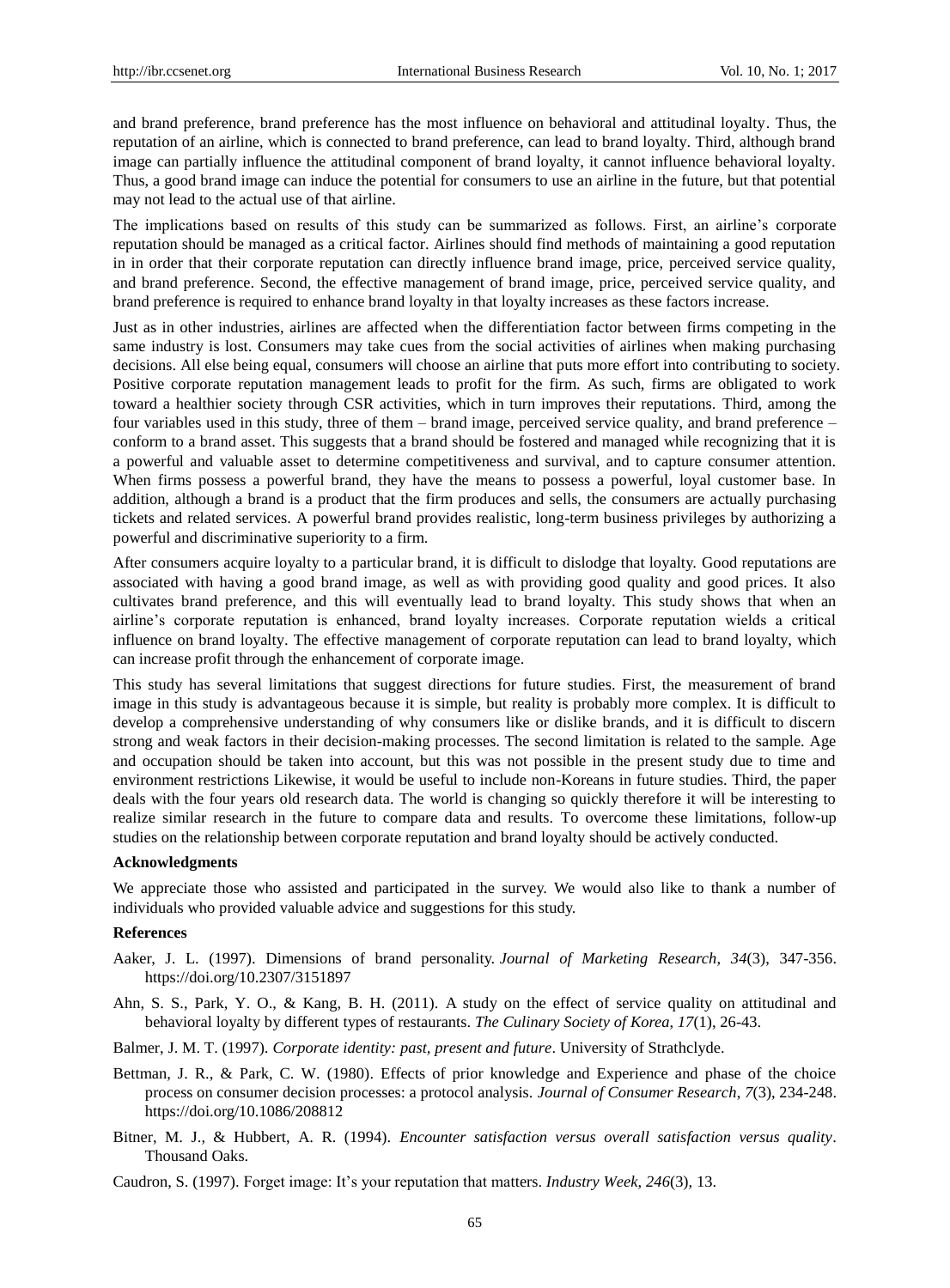- Cretu, A. E., & Brodie, R. J. (2007). The Influence of brand image and company reputation where manufactures market to small firms: A customer value perspective. *Industrial Marketing Management, 36*(2), 230-240. <https://doi.org/10.1016/j.indmarman.2005.08.013>
- Creyer, E. H. (1997). The influence of firm behavior on purchase intention: do consumers really care about business ethics? *Journal of consumer Marketing*, *14*(6), 421-432. <https://doi.org/10.1108/07363769710185999>
- Crissy, W. J. (1971). Image: What is it? *MSU Business Topics*, 77-80.
- Deephouse, D. L. (2002). The term 'reputation management': User, uses and the trademark tradeoff corporate reputation: an eight-country analysis. *Corporate Reputation Review*, *5*(1), 9-18. <https://doi.org/10.1057/palgrave.crr.1540161>
- Dobni, D., & Zinkhan, G. M. (1990). In search of brand image: A foundation analysis. *NA-Advances in Consumer Research Volume 17*, 110-118.
- Engel, J. F., Balckwell, R. D., & Miniard, P. W. (1986). *Consumer Behavior*. Chicago: Dryden Press.
- Fombrun, C. J. (1996). *Reputation: realizing value from the corporate image*. Boston: Harvard Business School Press.
- Gale, B., & Wood, R. C. (1994). *Managing customer value: Creating quality and service that customers can see*. New York, NY: Simon and Schuster.
- Gotsi, M., & Wilson, A. M. (2001). Corporate reputation: Seeking a definition. *Corporate Communications: An International Journal*, *6*(1), 24-30. <https://doi.org/10.1108/13563280110381189>
- Grönroos, C. (1984). A service quality model and its marketing implications. *European Journal of Marketing*, *18*(4), 36-44. <https://doi.org/10.1108/EUM0000000004784>
- Grunig, J. E. (1993). Image and substance: From symbolic to behavioral relationships. *Public Relations Review*, *19*(2), 121-139. [https://doi.org/10.1016/0363-8111\(93\)90003-U](https://doi.org/10.1016/0363-8111(93)90003-U)
- Jacoby, J. (1971). A Model of multi-brand loyalty. *Journal of Advertising Research*, *11*(3), 53-66.
- Jacoby, J., & Chestnut, R. W. (1978). *Brand loyalty: Measurement and Management*. New York, NY: John Wiley & Sons Inc.
- Jacoby, J., & Olson, J. C. (1977). *Consumer response to price: An attitudinal, information processing perspective.* Chicago: American Marketing Association.
- Jarvenpaa S. L., & Todd, P. A. (1997). Consumer reactions to electronic shopping on the world wide web. *International Journal of Electronic Commerce, 1*(2), 59-88. <https://doi.org/10.1080/10864415.1996.11518283>
- Jung, S. T. (1984). *Marketing Management.* Korea, Seoul: Bubmoon Press.
- Keller, K. L. (2002). *Strategic brand management: Building, measuring and managing brand equity*. Upper Saddle River, N.J: Pearson/Prentice Hall.
- Kim, E. J. (2012). *The influence of a brand image on consumer's attitude and fidelity to the brand* (Master's thesis, Cheongju Universtiy, South Korea). Retrieved from [http://library.cju.ac.kr/search/media/img/CAT000000524715?metsno=000000017631&fileid=M000000017](http://library.cju.ac.kr/search/media/img/CAT000000524715?metsno=000000017631&fileid=M000000017631_FILE000002) [631\\_FILE000002](http://library.cju.ac.kr/search/media/img/CAT000000524715?metsno=000000017631&fileid=M000000017631_FILE000002)
- Kim, J. H. (2007). The influence of the marketing communication on the service brand equity. *Korea Academic Society of Business Administration*, 1-23.
- Kim, S. B., Song, Z., & Byun, C. G. (2009). A Study on factors affecting brand preference: Focusing on the Chinese mobile phone consumer. *Korea Association of Business Education*, *58*, 63-84.
- Kim, T. W. (2000). *A study on the formation process of the brand equity* (Doctoral Dissertation, Dong-a University, South Korea). Retrieved from <http://donga.dcollection.net/jsp/common/DcLoOrgPer.jsp?sItemId=000002145256>
- Kotler, P. (1991). *Marketing Management: Analysis, planning, implementation, and control*. Upper Saddle River, N.J: Pearson/Prentice Hall.
- Lee, H. O. (2011). *The effect of corporate social responsibility on brand image and perceived quality* (Doctoral Dissertation, Chunbuk National University, South Korea). Retrieved from